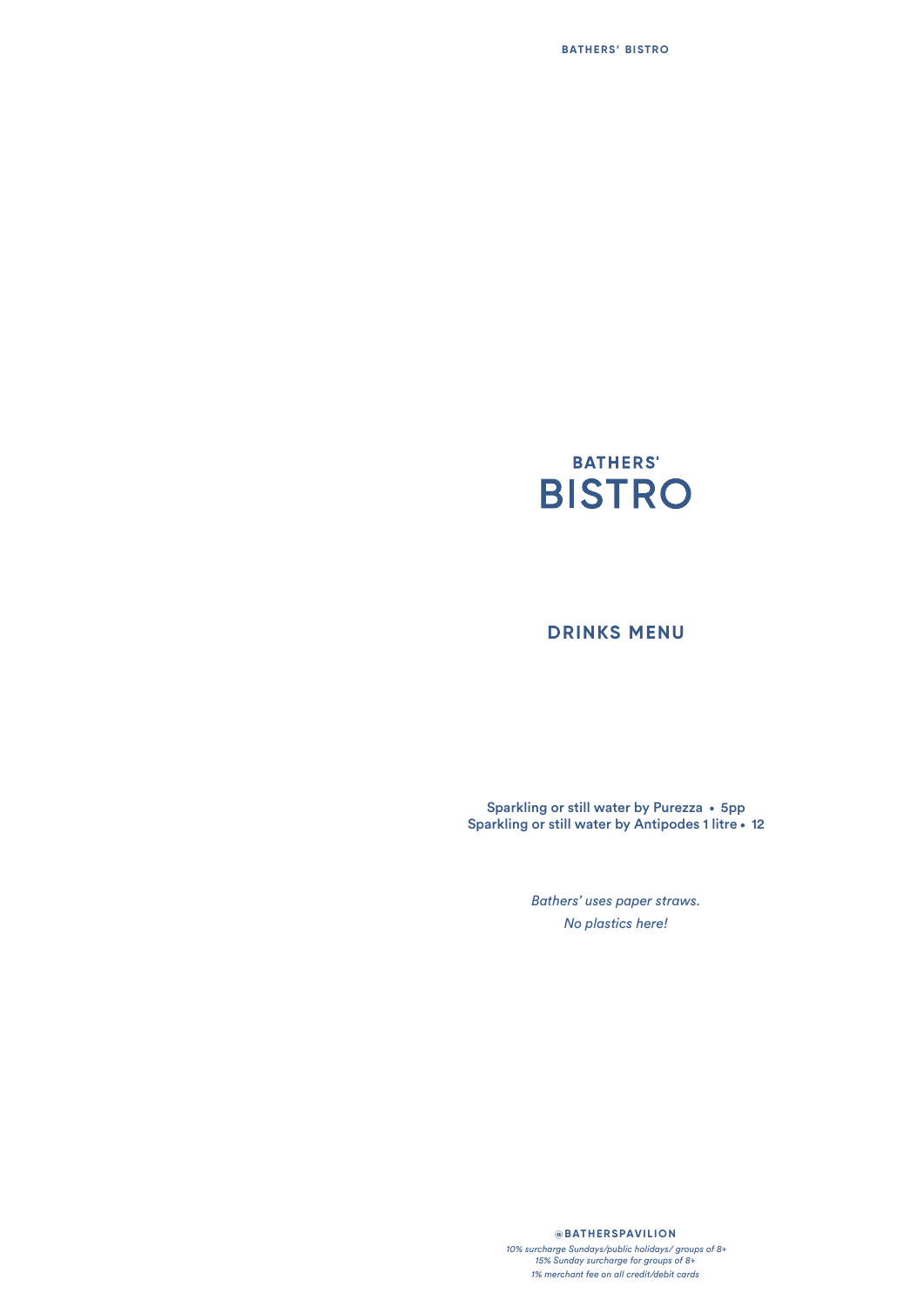| <b>BAR SNACKS</b>                                                |     |  |
|------------------------------------------------------------------|-----|--|
| Rock oysters shucked to order, mignonette dressing 5.5 - 30 - 60 |     |  |
| Roast cashews, spiced salt                                       | 8   |  |
| Salt & vinegar potato crisps                                     | 8   |  |
| Marinated olives, grissini df, nf                                | 10  |  |
| <b>Fried padron peppers</b>                                      | 8   |  |
| <b>Prosciutto on toast</b>                                       | 8ea |  |
| Wood fired rosemary focaccia df, nf                              | 10  |  |
| Tuna tartare, charred capsicum, black olives, capers             | 14  |  |
| Pumpkin & goats cheese arancini                                  | 12  |  |
| Buttermilk fried chicken drumstick, chipotle mayo                | 12  |  |

Ť.

#### **WINTER WEEKNIGHTS WEDNESDAY - THURSDAY - FRIDAY APERITIVO** 4pm - 6pm

I

| <b>Cocktails</b>                                          | 15 |
|-----------------------------------------------------------|----|
| Margarita - Aperol Spritz - Rose & Lychee                 |    |
| <b>NV Louis Roederer Collection Reims, FR</b>             | 19 |
| 2021 Petal & Stem Sauvignon Blanc, Marlborough, NZ        | 8  |
| 2019 La Linea Tempranillo SA                              | 8  |
| <b>Beer</b>                                               | 8  |
| Lord Nelson Three Sheets Pale Ale - Sydney Beer Co. Lager |    |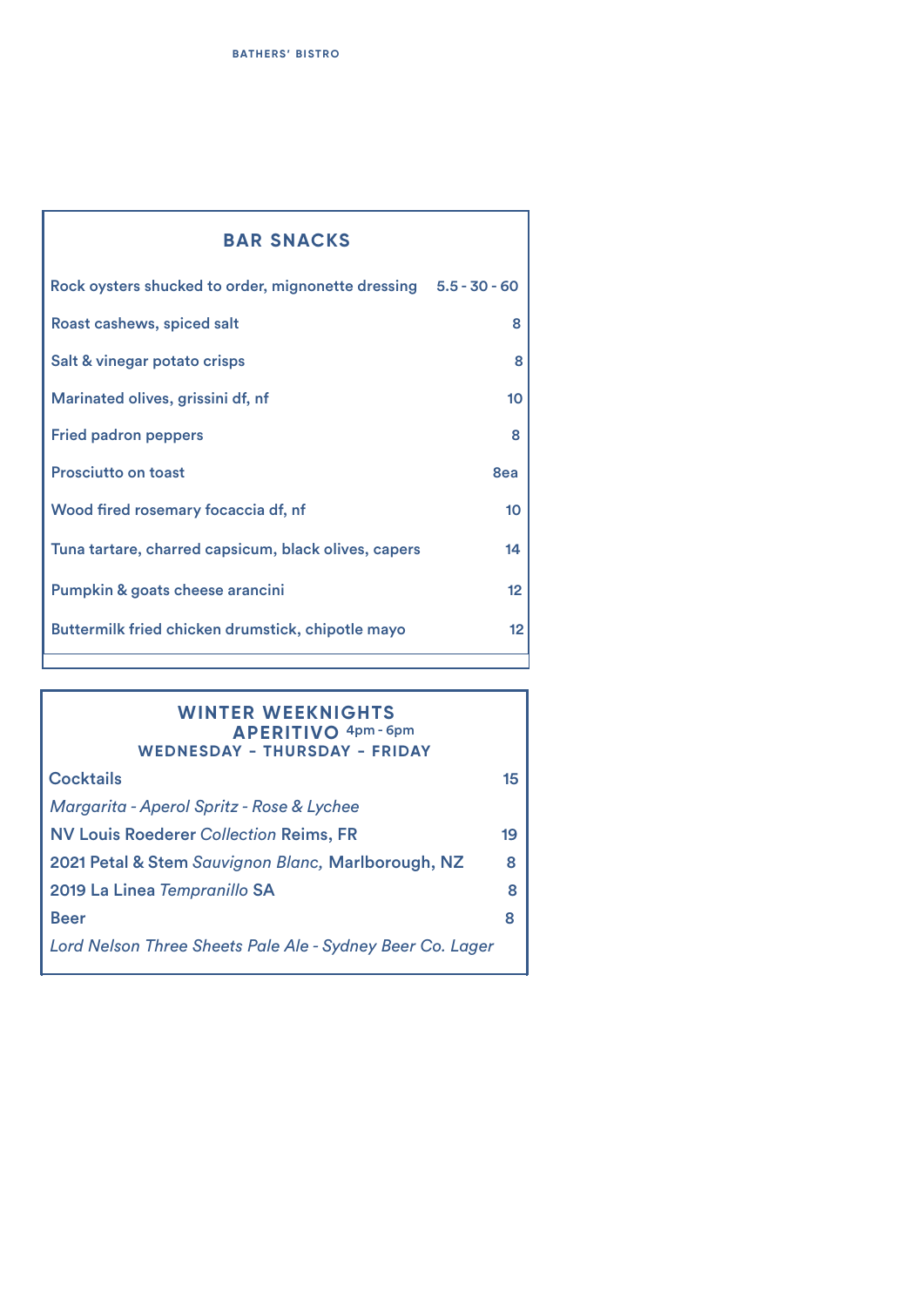### **COCKTAILS**

| <b>Raspberry &amp; Coconut</b><br>coconut tequila, vodka, raspberry,                   |    | <b>Blood Orange &amp; Rosemary Margarita</b><br>blanco tequila, blood orange, lime, |    |  |
|----------------------------------------------------------------------------------------|----|-------------------------------------------------------------------------------------|----|--|
| lime, pineapple                                                                        | 21 | rosemary syrup                                                                      | 21 |  |
| <b>Isle of Skye</b><br>drambuie, scotch, lemon, honey,<br>chamomile                    | 21 | <b>Rhubarb Sour</b><br>shiraz gin, rhubarb, lemon, peach<br>bitters <sup>**</sup>   | 21 |  |
| <b>Forest Spritz</b><br>monkey 47 sloe gin, creme de cassis,<br>lemon, thyme, prosecco | 19 | <b>Fall Negroni</b><br>calvados, lillet blanc, suze, green<br>apple, cinnamon       |    |  |

#### **GIN BOWLS**

| <b>Strawberry Serenade</b>       |    | <b>Botanists Greenhouse</b>    |    |
|----------------------------------|----|--------------------------------|----|
| strawberry gin, raspberry, mint, |    | gin, mint, cucumber, rosemary, |    |
| grapefruit fever tree tonic      | 21 | strangelove coastal tonic      | 21 |

### **MOCKTAILS**

Peach Ice Tea *earl grey tea, peach, lemon* 

|                   | <b>Passionfruit Twist</b>     |    |
|-------------------|-------------------------------|----|
| $12 \overline{ }$ | passionfruit, pineapple, lime | 12 |



#### **NON ALCOHOLIC COCKTAILS**

| Negroni                           |    | G & T                          |    |
|-----------------------------------|----|--------------------------------|----|
| Dry London Spirit, Lyre's Italian |    | Lyre's Dry London Spirit, pink |    |
| Orange, Lyre's Vermouth Rosso     | 14 | grapefruit, rosemary, tonic    | 14 |

#### Espresso Martini

*Lyre's liqueur, double espresso* 14

#### **BEER & CIDER**

| Coopers Light, Adelaide, SA                          | 10              |
|------------------------------------------------------|-----------------|
| Lord Nelson Three Sheets Pale Ale, The Rocks, Sydney | 12 <sup>°</sup> |
| <b>Sydney Beer Company Lager, Mascot, NSW</b>        | 12              |
| Moo Brew Dark Ale, Bridgewater, Tasmania             | 12              |
| Hitachino Nest IPA, Japan                            | 12              |
| Asahi Super Dry lager, Japan                         | 12              |
| Heineken 0.0, Netherlands                            | 8               |
|                                                      | "               |

| <b>Sydney Apple Cider, Surry Hills, NSW</b>     |  |
|-------------------------------------------------|--|
| Frank's Cherry & Pear Cider, Franklin, Tasmania |  |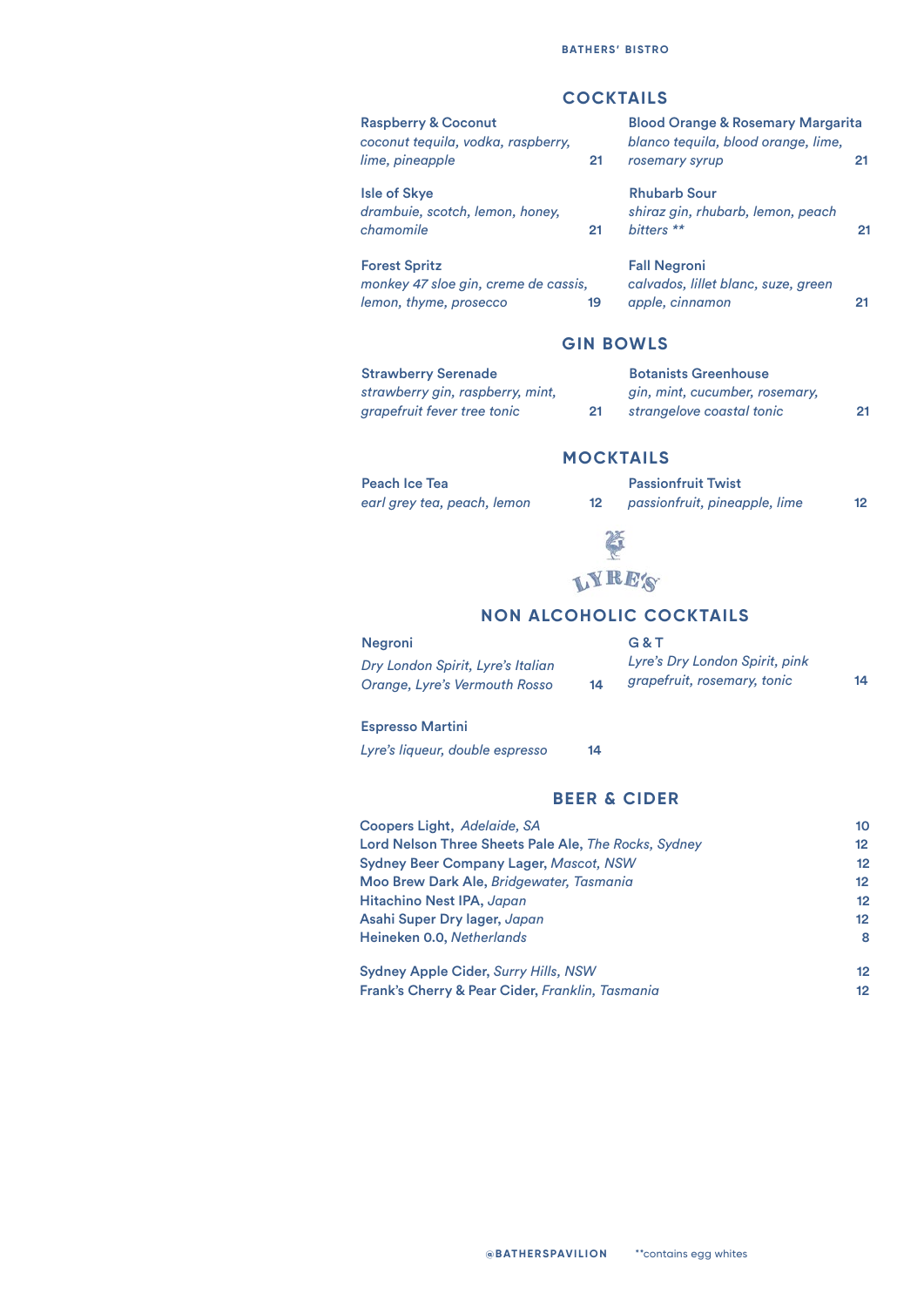$\overline{\mathbf{r}}$ 

### **CHAMPAGNE / SPARKLING**

| NV Bandini Prosecco,<br><b>Veneto, IT</b>                            | 14 | 68  |
|----------------------------------------------------------------------|----|-----|
| NV Clover Hill "Méthode Traditionnelle""<br><b>Pipers River, TAS</b> | 19 | 98  |
| <b>NV Louis Roederer Collection</b><br>Reims, FR                     | 27 | 160 |
| <b>NV Veuve Clicquot Brut</b><br>Reims, FR                           | ٠  | 135 |

### **WHITE**

| 2021 Rockbare Riesling<br><b>Clare Valley, SA</b>                                  | 13 | 66  |
|------------------------------------------------------------------------------------|----|-----|
| 2021 Shaw + Smith Riesling<br><b>Adelaide Hills, SA</b>                            | ٠  | 84  |
| 2021 Petal & Stem Sauvignon Blanc<br>Marlborough, NZ                               | 14 | 68  |
| 2020 Domaine Christian Salmon Sauvignon Blanc<br><b>Sancerre, Loire Valley, FR</b> | 20 | 98  |
| 2020 Loimer Lois Grüner Veltliner<br>Kamptal, AU                                   | ٠  | 76  |
| 2021 The Other Wine Co Pinot Gris<br><b>Adelaide Hills, SA</b>                     | 15 | 68  |
| 2020 Alois Lageder Pinot Grigio<br>Alto Adige, IT                                  | ۰  | 95  |
| 2019 Catalina Sounds "Sound of White" Chardonnay<br>Marlborough, NZ                | 18 | 89  |
| 2020 Shaw + Smith M3 Chardonnay<br><b>Adelaide Hills, SA</b>                       | ۰  | 135 |
| 2018 Domaine Jean Dauvissat Père & Fils Chardonnay<br><b>Chablis, Burgundy, FR</b> | 26 | 126 |
| 2021 Margan Chardonnay<br><b>Hunter Valley, NSW</b>                                |    | 65  |

## Full Restaurant wine list available on request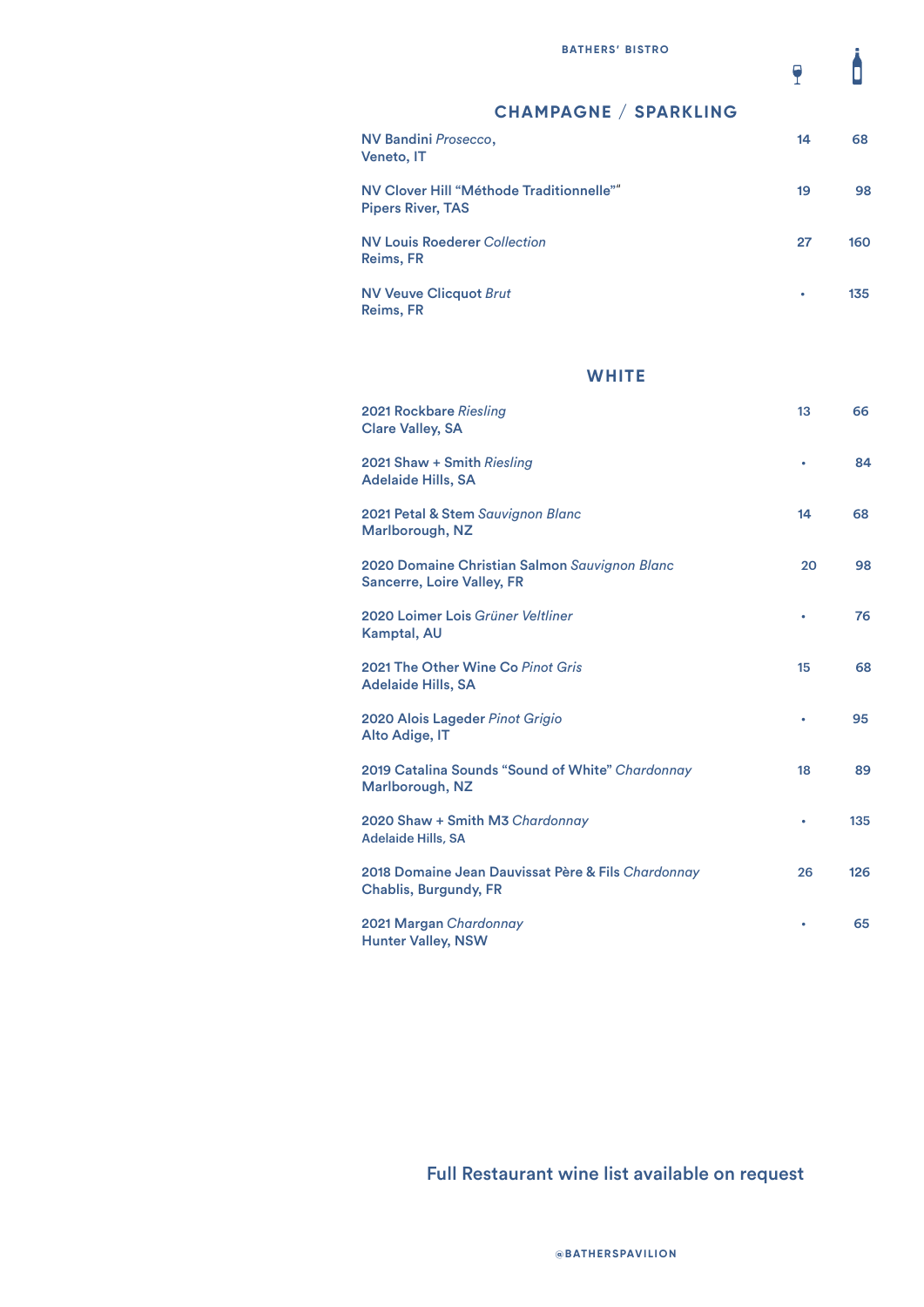Adelaide, SA

Hawkes Bay, NZ

Clare Valley, SA

 $\overline{\mathbf{r}}$ 

# 2021 The Pawn El Desperado 13 60 2021 Craggy Range **• 94** 2020 AIX 2020 AIX 2020 AIX 2020 AIX 2020 AIX 2020 AIX 39 Aix En Provence, France **ROSÉ RED**

| 2020 Frogmore Creek Pinot Noir<br><b>Coal River, TAS</b>                           | 19        | 89  |
|------------------------------------------------------------------------------------|-----------|-----|
| 2019 Burton McMahon Syme Pinot Noir<br><b>Yarra Valley, VIC</b>                    |           | 115 |
| 2019 Craggy Range Pinot Noir<br>Martinborough, NZ                                  | ۰         | 82  |
| 2020 Louis Jadot Beaujolais-Villages Combe Aux Jaques Gamay<br><b>Burgundy, FR</b> | ۰         | 73  |
| 2021 Robert Stein Farm Series Merlot<br><b>Mudgee, NSW</b>                         | 14        | 65  |
| 2019 La Linea Tempranillo<br><b>Adelaide Hills, SA</b>                             | 14        | 69  |
| 2019 Shirvington X Row Grenache<br><b>McLaren Vale, SA</b>                         | ٠         | 71  |
| 2020 La Boca Malbec<br>Mendoza, Argentina                                          | 15        | 75  |
| 2019 First Creek Winemaker Range Shiraz<br><b>Hunter Valley, NSW</b>               | $\bullet$ | 115 |
| 2019 Yangarra Shiraz<br><b>McLaren Vale SA</b>                                     | 18        | 85  |
| 2018 Silver Palm Cabernet Sauvignon<br>California, USA                             | 19        | 95  |
| 2017 Skillogalee The Cabernets Cabernet Malbec                                     |           | 79  |

### Full Restaurant wine list available on request

**@BATHERSPAVILION**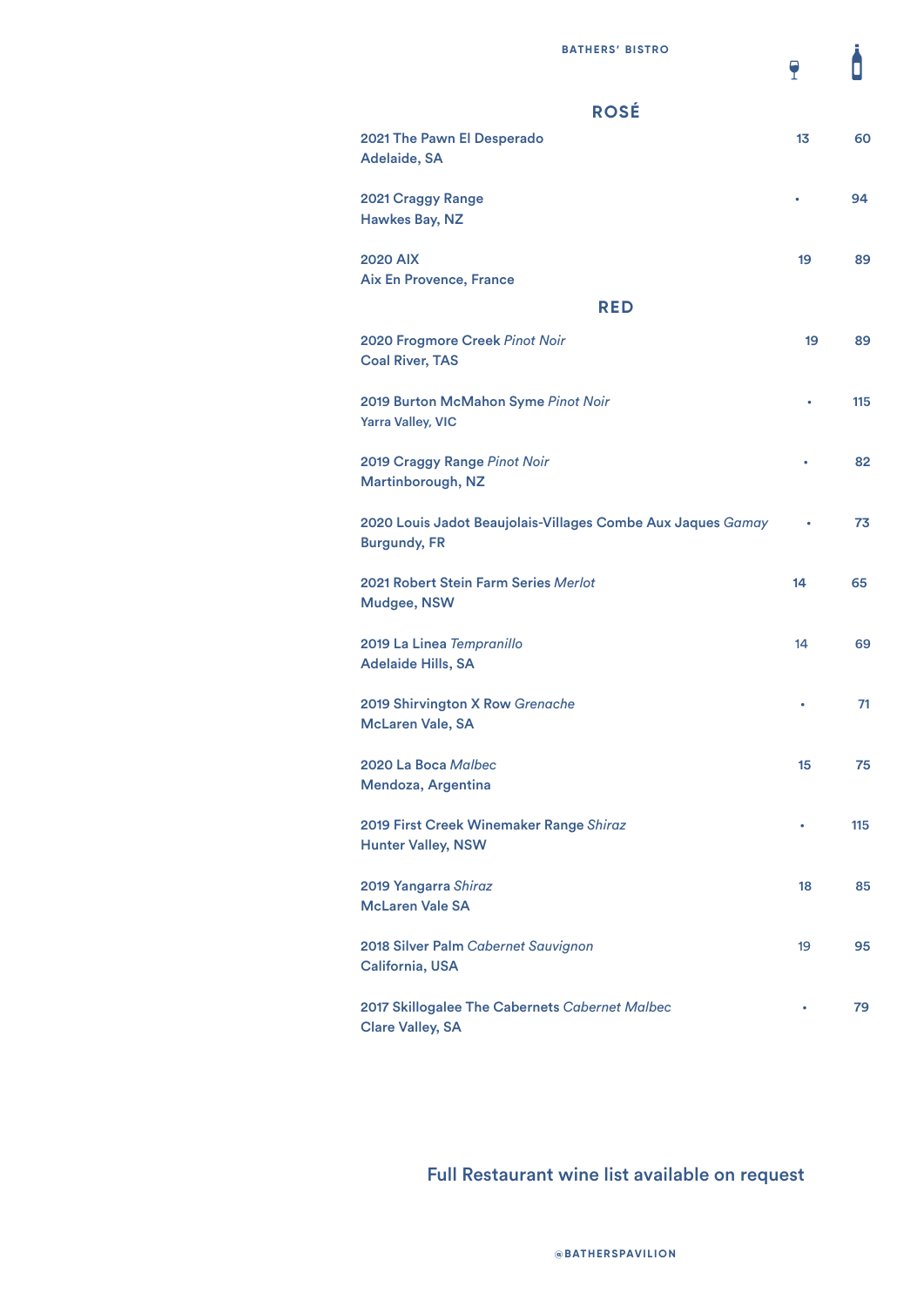### **APERITIFS**

| Dollin, white vermouth                     |            | 10 <sup>1</sup> |
|--------------------------------------------|------------|-----------------|
| Antica Formula, red vermouth               |            | 12              |
| Pimm's No. 1, aromatised spirit            |            | 10 <sup>1</sup> |
| Aperol, bitters                            |            | 10 <sup>1</sup> |
| Campari, bitters                           |            | 10 <sup>1</sup> |
| <b>Ricard</b> , pastis                     |            | 11              |
| <b>VODKA</b>                               | <b>NIP</b> | <b>MARTINI</b>  |
| Vodka one, Poland                          | 12         | 22              |
| <b>Belvedere, Poland</b>                   | 15         | 26              |
| Grey goose, France                         | 15         | 26              |
| GIN                                        |            |                 |
| <b>Bombay Sapphire, England</b>            | 12         | 22              |
| Tanqueray 10, London                       | 15         | 26              |
| Hendrick's, Scottland                      | 15         | 26              |
| <b>The Botanist, Scottland</b>             | 15         | 26              |
| <b>Sud Polaire, Tasmania</b>               | 15         | 26              |
| Dasher & Fisher Ocean, Tasmania            | 19         | 32              |
| Animus Arboretum, Melbourne                | 19         | 32              |
| <b>Animus Barrel Aged, Melbourne</b>       | 25         | 40              |
| <b>Archie Roses, Sydney</b>                | 15         | 26              |
| Poor Toms Fool Strength, Sydney            | 15         | 26              |
| Poor Toms Strawberry, Sydney               | 15         | 26              |
| Monkey 47 Schwarzwald Dry, Germany         | 15         | 26              |
| <b>Monkey 47 Schwarzwald Sloe, Germany</b> | 19         | 32              |
| Roku, Japan                                | 15         | 26              |
| Wa Bi, Japan                               | 19         | 32              |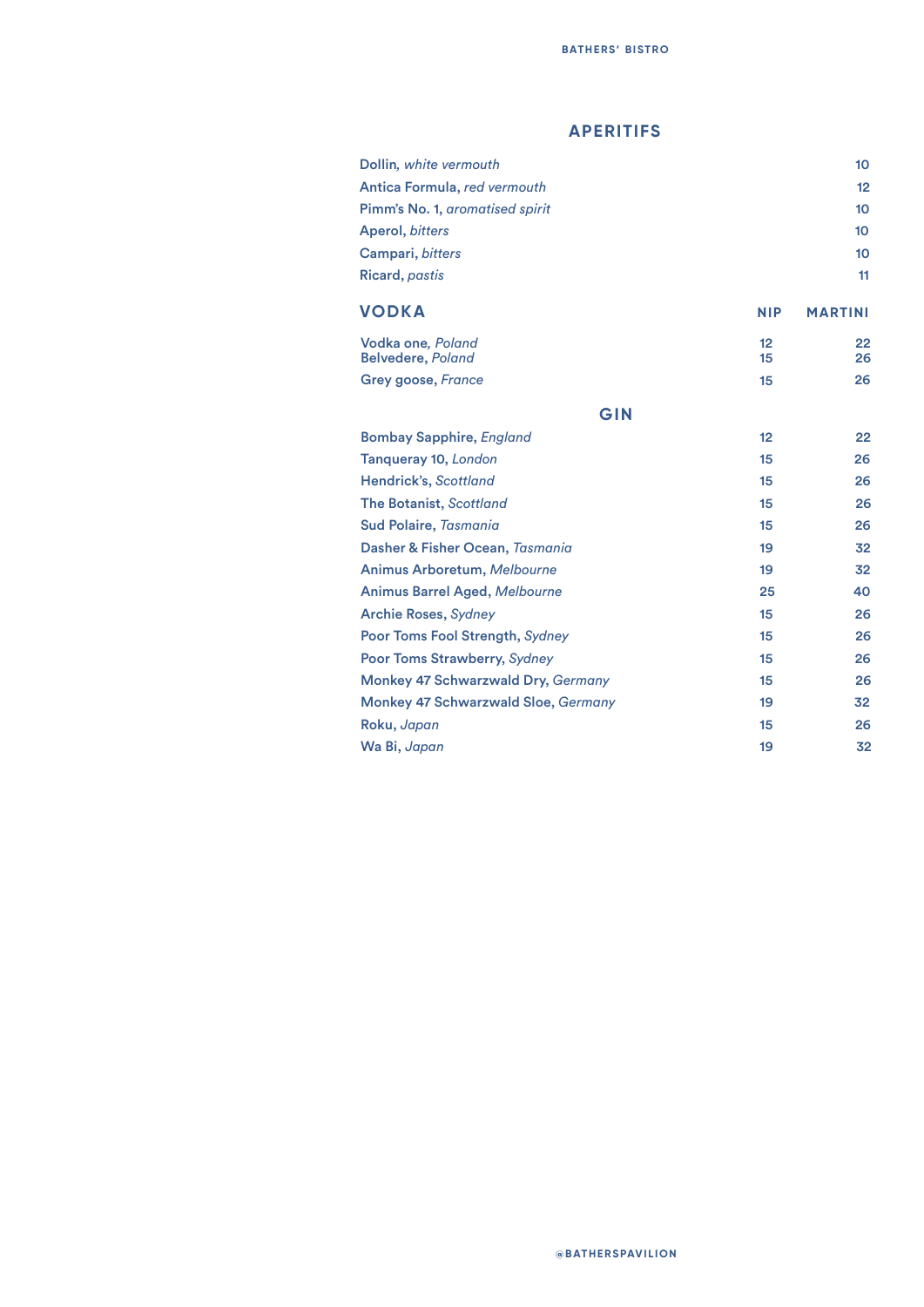### **TEQUILA**

| <b>Patron Silver, Mexico</b>                                                                                   | 10                            |
|----------------------------------------------------------------------------------------------------------------|-------------------------------|
| Herradura Plata, Mexico                                                                                        | 15                            |
| Herradura Añejo, Mexico                                                                                        | 18                            |
| Ilegal Mezcal Añejo, Mexico                                                                                    | 18                            |
| <b>RUM</b>                                                                                                     |                               |
| Flor de cana white, Nicaragua                                                                                  | 12                            |
| <b>Mount Gay Exlipse Amber, Caribbean</b><br>Flor de cana dark, Nicaragua<br>The Kraken Black Spice, Caribbean | 12<br>12<br>$12 \overline{ }$ |
| <b>BOURBON</b>                                                                                                 |                               |
| <b>Jack Daniel's, Tennessee</b>                                                                                | 12                            |
| <b>Makers Mark, Kentucky</b>                                                                                   | $12 \overline{ }$             |
| <b>Bulleit, Kentucky</b>                                                                                       | 10 <sup>1</sup>               |
| <b>Woodford Reserve, Kentucky</b>                                                                              | 15                            |
| <b>WHISKEY</b>                                                                                                 |                               |
| Johnnie Walker Black, Scotland                                                                                 | 12 <sup>2</sup>               |
| Jameson, Ireland                                                                                               | 12                            |

#### **SINGLE MALTS**

Chivas Regal 12 year old*, Scotland* 12

| <b>DESSERT WINE</b>                          |     |
|----------------------------------------------|-----|
| Lagavulin 16 year old, Islay, Scotland       | 19  |
| Dalwhinie 15 year old, Highlands, Scotland   | 20. |
| Talisker 10 year old, Isle of Skye, Scotland | 14  |
| Laphroaig 10 year old, Islay, Scotland       | 13  |

| 2021 Margan Botrytis Se <i>millon</i> Hunter Valley, NSW                | 12 |
|-------------------------------------------------------------------------|----|
| 2021 Frogmore Creek Iced <i>Riesling C</i> oal River Valley, <i>TAS</i> | 14 |
| 2015 Chateau Filhot Semillon-Sauvignon Blanc Sauternes, France          | 19 |

### **FORTIFIEDS**

| Campbells, Rutherglen, VIC                             |    |
|--------------------------------------------------------|----|
| Henriques and Henriques 15 year old Malvasia, Portugal | 22 |
| Domaine de l'Arjolle Palais Royal, France              | 15 |